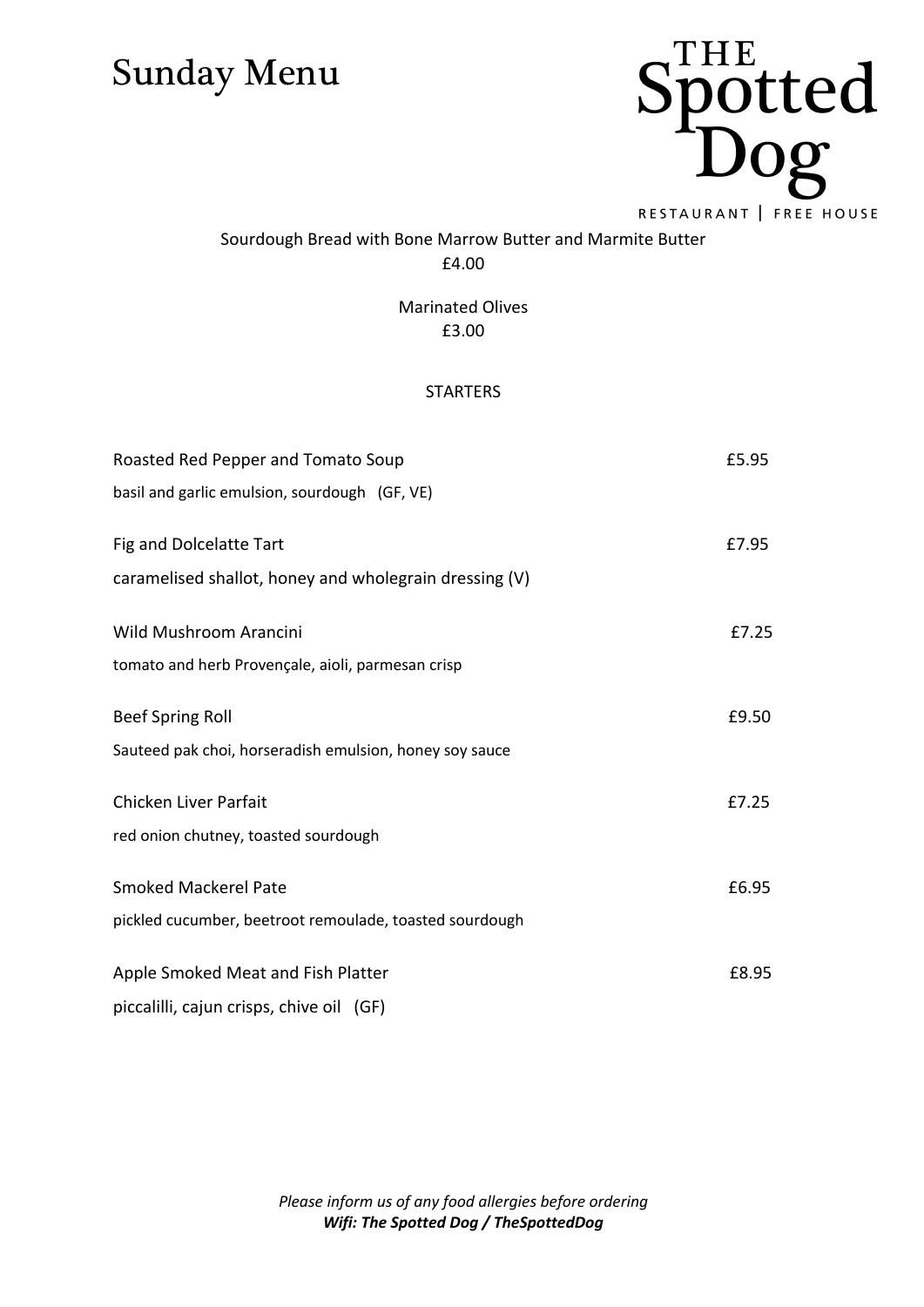

MAINS

| Roast Sirloin of Beef                                      | £19.50 |
|------------------------------------------------------------|--------|
| Roast Loin of Pork (Great Garnetts)                        | £18.50 |
| Roast Chicken and Stuffing                                 | £16.95 |
| Nut Roast $(V)$ (GF)                                       | £14.95 |
| The Spotted Dog Sharing Roast (Beef, Pork & Chicken) for 2 | £34.95 |

*served with crispy roasted potatoes, carrots, greens, braised red cabbage, classic yorkshire pudding and homemade gravy*

| The Spotted Dog's Fish and Chips                                                       | £17.95 |
|----------------------------------------------------------------------------------------|--------|
| textured pea, salt baked chips                                                         |        |
| Pea, Broadbean and Asparagus Risotto (V)                                               | £15.45 |
| <b>Seabass</b><br>crispy pink fir potato's, spring greens, pink dressing and chive oil | £18.95 |
| Duck Breast<br>polenta chips, beetroot puree, red wine reduction                       | £21.95 |

| <b>SIDES</b>               |       |
|----------------------------|-------|
| Cauliflower cheese         | £4.00 |
| Carrots, greens & cabbage  | £4.00 |
| Parmesan pink fir potatoes | £3.50 |
| Salt-baked seasoned chips  | £4.00 |
| Salt-baked truffle chips   | £5.50 |
| House salad                | £4.25 |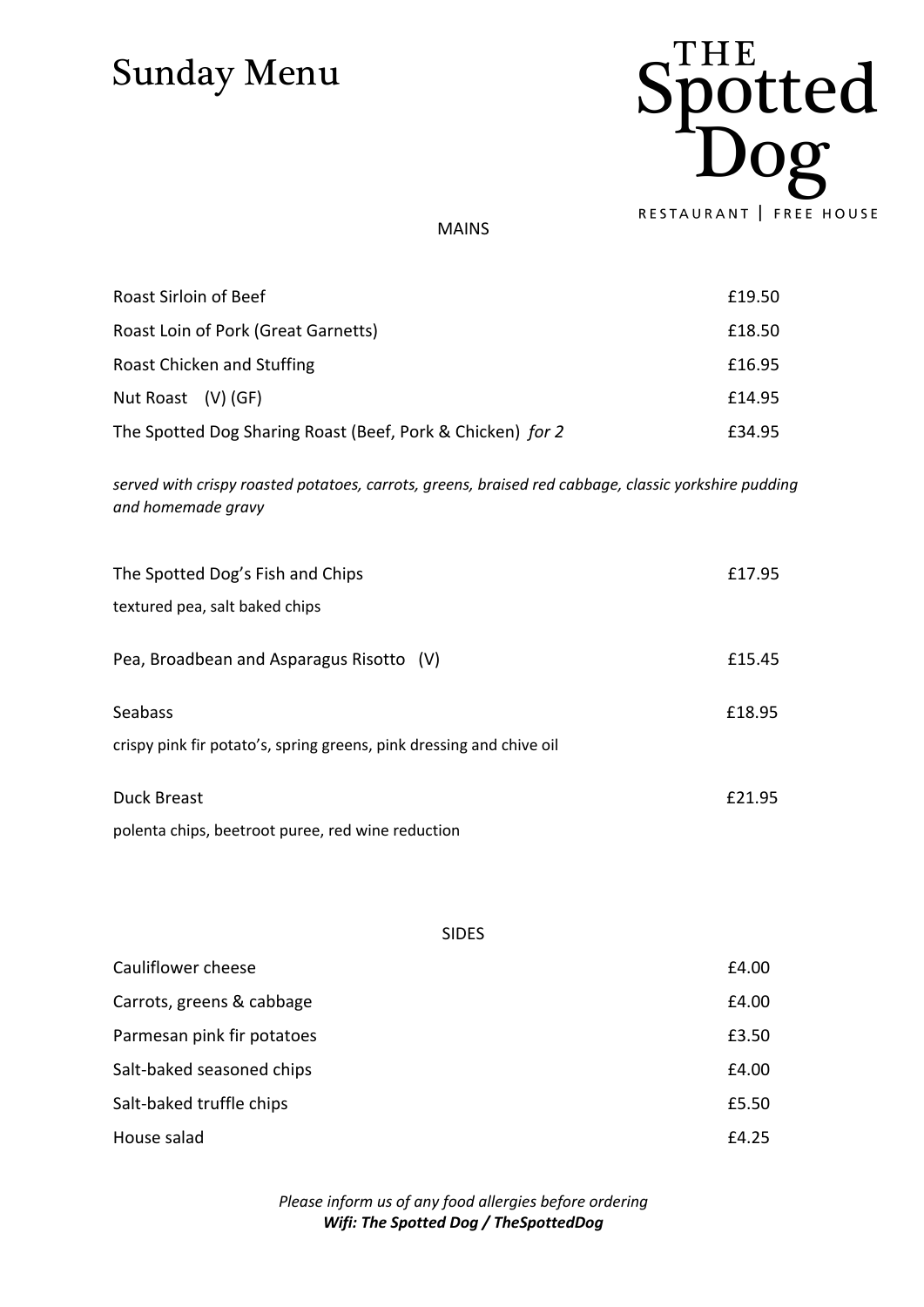

#### DESSERTS

| Coffee and Mascarpone Cheesecake                                         | £8.95 |
|--------------------------------------------------------------------------|-------|
| chantilly cream, clotted cream ice cream                                 |       |
| <b>Baileys Panna Cotta</b>                                               | £8.95 |
| coffee ice cream, cocoa tuile, gingerbread crumb                         |       |
| Daniels' Dark Chocolate Marquise                                         | £8.50 |
| chocolate sponge, roasted peanut butter Ice-cream, caramel mousse (GF,V) |       |
| Vanilla Crème Brulee                                                     | £7.25 |
| biscotti, blackberry sorbet (V)                                          |       |
| <b>Sticky Toffee Pudding</b>                                             | £7.95 |
| clotted cream ice-cream, butterscotch sauce, crème anglaise (V)          |       |
| Lemon and Mascarpone Tart                                                | £7.50 |
| raspberry champagne sauce, passion fruit sorbet, raspberry crumb (V)     |       |
| Cheeseboard                                                              | £9.95 |
| a selection of four cheeses, biscuits, grapes and chutney                |       |
|                                                                          |       |

#### A Selection of 3 Scoops of Ice-cream and Sorbets

chocolate, vanilla, roasted peanut butter, clotted cream, coffee (ice cream)

blood orange, blackberry, passionfruit, raspberry, apple (sorbet)

#### £5.95